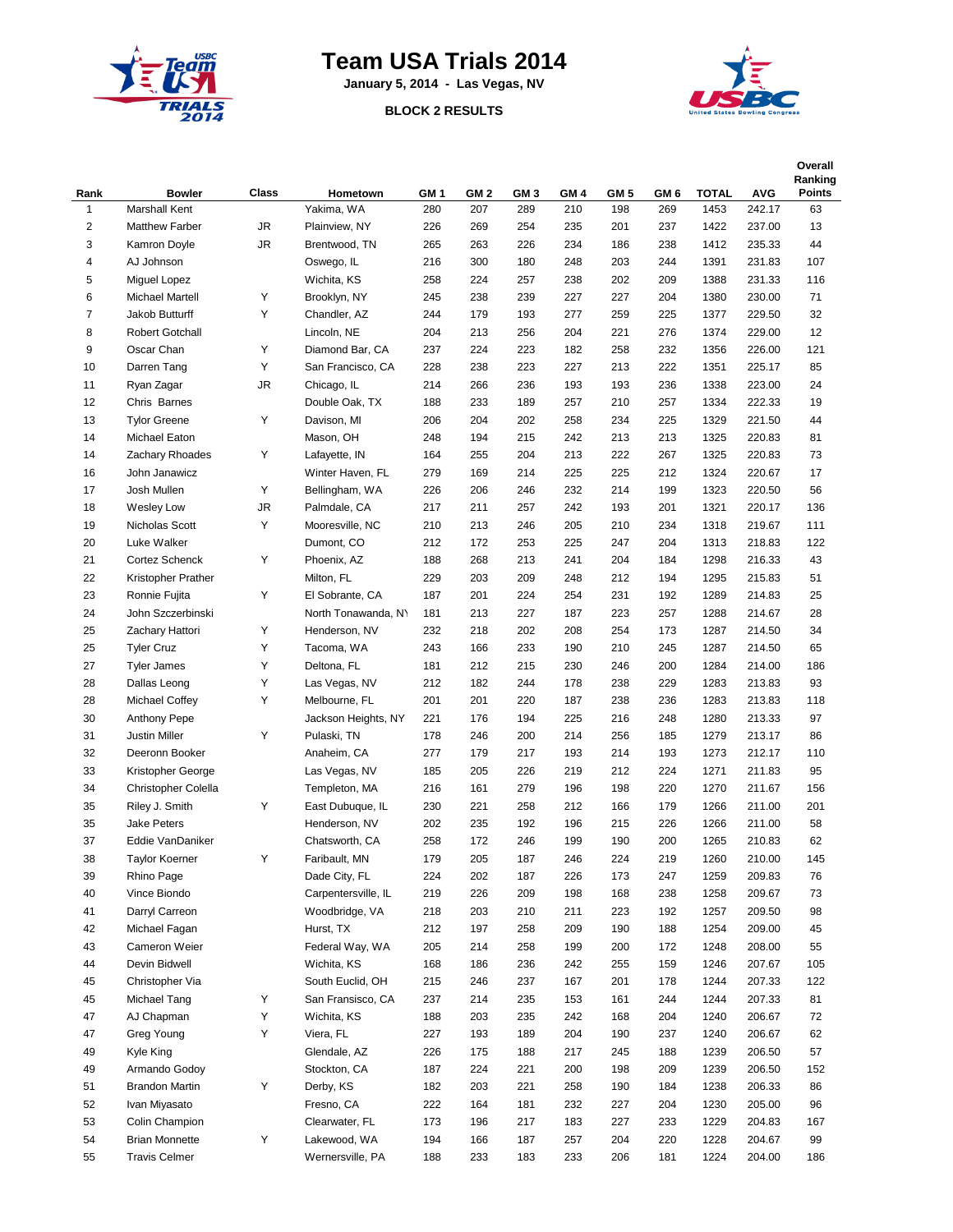|            |                                    |            |                             |                        |                        |                        |             |             |                        |               |                      | Ranking              |
|------------|------------------------------------|------------|-----------------------------|------------------------|------------------------|------------------------|-------------|-------------|------------------------|---------------|----------------------|----------------------|
| Rank<br>56 | <b>Bowler</b><br>Matthew Gallagher | Class<br>Υ | Hometown<br>Santa Clara, CA | GM <sub>1</sub><br>203 | GM <sub>2</sub><br>164 | GM <sub>3</sub><br>265 | GM 4<br>189 | GM 5<br>169 | GM <sub>6</sub><br>233 | TOTAL<br>1223 | <b>AVG</b><br>203.83 | <b>Points</b><br>159 |
| 57         |                                    |            | Ennis, TX                   |                        |                        |                        | 209         |             |                        |               |                      |                      |
|            | Dylan Macon                        |            |                             | 232                    | 200                    | 165                    | 210         | 193         | 216                    | 1215          | 202.50               | 157<br>99            |
| 58         | Andrew Anderson                    | JR         | Holly, MI                   | 178                    | 214                    | 191                    |             | 188         | 233                    | 1214          | 202.33               |                      |
| 59         | <b>Trevor Baumgartner</b>          | Υ          | Topeka, KS                  | 216                    | 234                    | 210                    | 180         | 212         | 161                    | 1213          | 202.17               | 112                  |
| 59         | Kyle Young                         | Υ          | Lake Jackson, TX            | 244                    | 202                    | 181                    | 202         | 193         | 191                    | 1213          | 202.17               | 189                  |
| 61         | Cameron Smith                      |            | El Cajon, CA                | 134                    | 218                    | 236                    | 269         | 144         | 211                    | 1212          | 202.00               | 86                   |
| 62         | Roger Petrin                       |            | Bel Aire, KS                | 209                    | 214                    | 179                    | 191         | 216         | 201                    | 1210          | 201.67               | 155                  |
| 63         | Joseph Hostetler                   |            | Louisville, OH              | 206                    | 160                    | 264                    | 212         | 173         | 191                    | 1206          | 201.00               | 142                  |
| 64         | Kevin Valmonte                     |            | Pomona, CA                  | 216                    | 222                    | 228                    | 187         | 163         | 188                    | 1204          | 200.67               | 145                  |
| 64         | <b>Ben Hardin</b>                  | Υ          | Tampa, FL                   | 210                    | 216                    | 186                    | 184         | 206         | 202                    | 1204          | 200.67               | 121                  |
| 66         | <b>Brandon Wanders</b>             | Υ          | Trabuco Canyon, CA          | 206                    | 188                    | 184                    | 212         | 241         | 171                    | 1202          | 200.33               | 221                  |
| 67         | Casey Shephard                     | Υ          | Portage, MI                 | 215                    | 196                    | 189                    | 197         | 201         | 203                    | 1201          | 200.17               | 148                  |
| 67         | Steve Lemke                        |            | Nacogdoches, TX             | 170                    | 204                    | 193                    | 205         | 225         | 204                    | 1201          | 200.17               | 139                  |
| 67         | Randy Cote                         |            | Red Rock, AZ                | 202                    | 214                    | 170                    | 178         | 225         | 212                    | 1201          | 200.17               | 87                   |
| 70         | <b>Tanner Spacey</b>               | Υ          | Burlen, WA                  | 225                    | 151                    | 199                    | 192         | 208         | 225                    | 1200          | 200.00               | 84                   |
| 71         | Ryan Lakota                        |            | Shorewood, IL               | 190                    | 184                    | 230                    | 158         | 213         | 224                    | 1199          | 199.83               | 125                  |
| 72         | <b>Blake Demore</b>                |            | Wichita, KS                 | 180                    | 235                    | 178                    | 223         | 198         | 183                    | 1197          | 199.50               | 106                  |
| 73         | Kyle Sherman                       | Υ          | O Fallon, MO                | 180                    | 243                    | 195                    | 205         | 180         | 191                    | 1194          | 199.00               | 116                  |
| 74         | <b>Briley Haugh</b>                | Υ          | Faribault, MN               | 225                    | 226                    | 176                    | 145         | 208         | 212                    | 1192          | 198.67               | 180                  |
| 75         | <b>Kyle Duster</b>                 | Υ          | La Habra, CA                | 169                    | 235                    | 221                    | 178         | 172         | 216                    | 1191          | 198.50               | 131                  |
| 76         | William Grant                      |            | Rio Rancho, NM              | 168                    | 234                    | 188                    | 196         | 203         | 201                    | 1190          | 198.33               | 189                  |
| 77         | Daniel Hanson                      | Υ          | Tacoma, WA                  | 202                    | 225                    | 168                    | 184         | 185         | 224                    | 1188          | 198.00               | 95                   |
| 78         | Dylan Burns                        |            | Garden City, KS             | 227                    | 173                    | 275                    | 177         | 187         | 148                    | 1187          | 197.83               | 127                  |
| 79         | Sean Sadat                         |            | Houston, TX                 | 205                    | 215                    | 212                    | 205         | 162         | 187                    | 1186          | 197.67               | 180                  |
| 79         | <b>Tyler Carrol</b>                | Υ          | Roanoke, IN                 | 178                    | 181                    | 221                    | 187         | 226         | 193                    | 1186          | 197.67               | 219                  |
| 79         | Sean Rangel                        |            | Ralston, NE                 | 205                    | 234                    | 173                    | 194         | 157         | 223                    | 1186          | 197.67               | 193                  |
| 82         | Joseph Grondin                     | Υ          | San Pedro, CA               | 228                    | 218                    | 205                    | 177         | 183         | 174                    | 1185          | 197.50               | 170                  |
| 82         | Joshua Rondino                     | Υ          | Lilburn, GA                 | 189                    | 159                    | 210                    | 238         | 192         | 197                    | 1185          | 197.50               | 219                  |
| 82         | <b>Dustin Moore</b>                | Υ          | Fort Wayne, IN              | 222                    | 168                    | 225                    | 160         | 213         | 197                    | 1185          | 197.50               | 245                  |
| 85         | Mason Petrin                       | Υ          | West Bend, WI               | 238                    | 137                    | 199                    | 186         | 237         | 187                    | 1184          | 197.33               | 123                  |
| 86         | David Haynes                       |            | Las Vegas, NV               | 203                    | 184                    | 183                    | 201         | 198         | 213                    | 1182          | 197.00               | 138                  |
| 87         | Jacques Kaune                      | Υ          | Anchorage, AK               | 181                    | 203                    | 190                    | 211         | 203         | 192                    | 1180          | 196.67               | 252                  |
| 88         | Jack Castellano                    |            | Centereach, NY              | 176                    | 195                    | 179                    | 201         | 257         | 168                    | 1176          | 196.00               | 181                  |
| 88         | Andrew Herbert                     | Υ          | Eden, NY                    | 200                    | 208                    | 195                    | 159         | 189         | 225                    | 1176          | 196.00               | 105                  |
| 88         | McKenzie Eaton                     |            | Wyoming, MI                 | 170                    | 192                    | 194                    | 187         | 187         | 246                    | 1176          | 196.00               | 234                  |
| 91         | <b>Tyler Espe</b>                  | Υ          | Albert Lea, MN              | 182                    | 181                    | 199                    | 187         | 211         | 209                    | 1169          | 194.83               | 123                  |
| 92         | Kevin Jones                        |            | Covina, CA                  | 222                    | 195                    | 170                    | 163         | 202         | 212                    | 1164          | 194.00               | 178                  |
| 92         | Sean Wilcox                        | Υ          | Altamonte Sprgs, FL         | 201                    | 151                    | 232                    | 165         | 198         | 217                    | 1164          | 194.00               | 236                  |
| 92         | <b>Tyler Solum</b>                 |            | Pleasant Hill, IA           | 216                    | 194                    | 179                    | 168         | 187         | 220                    | 1164          | 194.00               | 245                  |
| 95         | <b>Bradley Crouse</b>              | Υ          | Nazareth, PA                | 203                    | 153                    | 210                    | 238         | 156         | 202                    | 1162          | 193.67               | 233                  |
| 96         | Steven Smith                       |            | San Diego, CA               | 190                    | 152                    | 223                    | 225         | 188         | 182                    | 1160          | 193.33               | 212                  |
| 96         | <b>Andrew Graff</b>                |            | Las Vegas, NV               | 216                    | 190                    | 218                    | 194         | 155         | 187                    | 1160          | 193.33               | 204                  |
| 98         | Josh Blanchard                     |            | Gilbert, AZ                 | 211                    | 183                    | 186                    | 166         | 219         | 194                    | 1159          | 193.17               | 181                  |
| 98         | <b>Robert Fusik</b>                |            | E Windsor, NJ               | 188                    | 171                    | 171                    | 178         | 234         | 217                    | 1159          | 193.17               | 233                  |
| 100        | Michael Preston                    | Υ          | Oswego, IL                  | 170                    | 244                    | 218                    | 171         | 200         | 155                    | 1158          | 193.00               | 191                  |
| 100        | Sam Cantrell                       | Υ          | Citrus Heights, CA          | 179                    | 163                    | 145                    | 234         | 199         | 238                    | 1158          | 193.00               | 184                  |
| 102        | Derek Petty                        |            | Potomac Falls, VA           | 196                    | 199                    | 199                    | 189         | 183         | 190                    | 1156          | 192.67               | 199                  |
| 103        | <b>Russ Oviatt</b>                 | Υ          | Sioux Falls, SD             | 213                    | 187                    | 197                    | 166         | 206         | 186                    | 1155          | 192.50               | 200                  |
| 103        | Riley N. Smith                     | Υ          | Kenosha, WI                 | 159                    |                        | 227                    |             | 198         | 227                    |               | 192.50               | 109                  |
| 105        |                                    |            | Laurel, MD                  |                        | 167                    |                        | 177         |             |                        | 1155          |                      |                      |
|            | Matthew Gasn                       |            |                             | 199                    | 204                    | 189                    | 188         | 204         | 169                    | 1153          | 192.17               | 123                  |
| 106        | Alexander Garger                   |            | Hicksville, NY              | 169                    | 192                    | 207                    | 193         | 178         | 212                    | 1151          | 191.83               | 155                  |
| 107        | <b>Andrew Diley</b>                | Υ          | Conway, SC                  | 178                    | 213                    | 183                    | 185         | 196         | 195                    | 1150          | 191.67               | 116                  |
| 108        | Bryan Bourget                      | Υ          | Woonsocket, RI              | 138                    | 225                    | 231                    | 168         | 173         | 214                    | 1149          | 191.50               | 236                  |
| 109        | David Lance                        | Υ          | Merritt Island, FL          | 138                    | 227                    | 245                    | 155         | 217         | 164                    | 1146          | 191.00               | 268                  |
| 110        | Aaron Yuratovich                   | Υ          | Olathe, KS                  | 202                    | 182                    | 152                    | 211         | 206         | 192                    | 1145          | 190.83               | 181                  |
| 111        | Max Potash                         |            | Arlington Hts, IL           | 199                    | 224                    | 183                    | 195         | 148         | 195                    | 1144          | 190.67               | 220                  |
| 112        | Perry Crowell                      |            | Hoquiam, WA                 | 157                    | 168                    | 186                    | 164         | 199         | 266                    | 1140          | 190.00               | 181                  |
| 113        | Ric McCormick                      | Υ          | Cincinnati, OH              | 178                    | 180                    | 213                    | 202         | 196         | 170                    | 1139          | 189.83               | 267                  |
| 114        | Nicholas Duplan                    | Υ          | Citrus Heights, CA          | 202                    | 166                    | 194                    | 189         | 202         | 185                    | 1138          | 189.67               | 193                  |
| 115        | Connor Staggs                      | Υ          | Palmer, AK                  | 203                    | 199                    | 190                    | 203         | 161         | 180                    | 1136          | 189.33               | 212                  |
| 116        | Darwin Wimer                       |            | Mesquite, NV                | 187                    | 156                    | 205                    | 209         | 178         | 199                    | 1134          | 189.00               | 244                  |

**Overall**